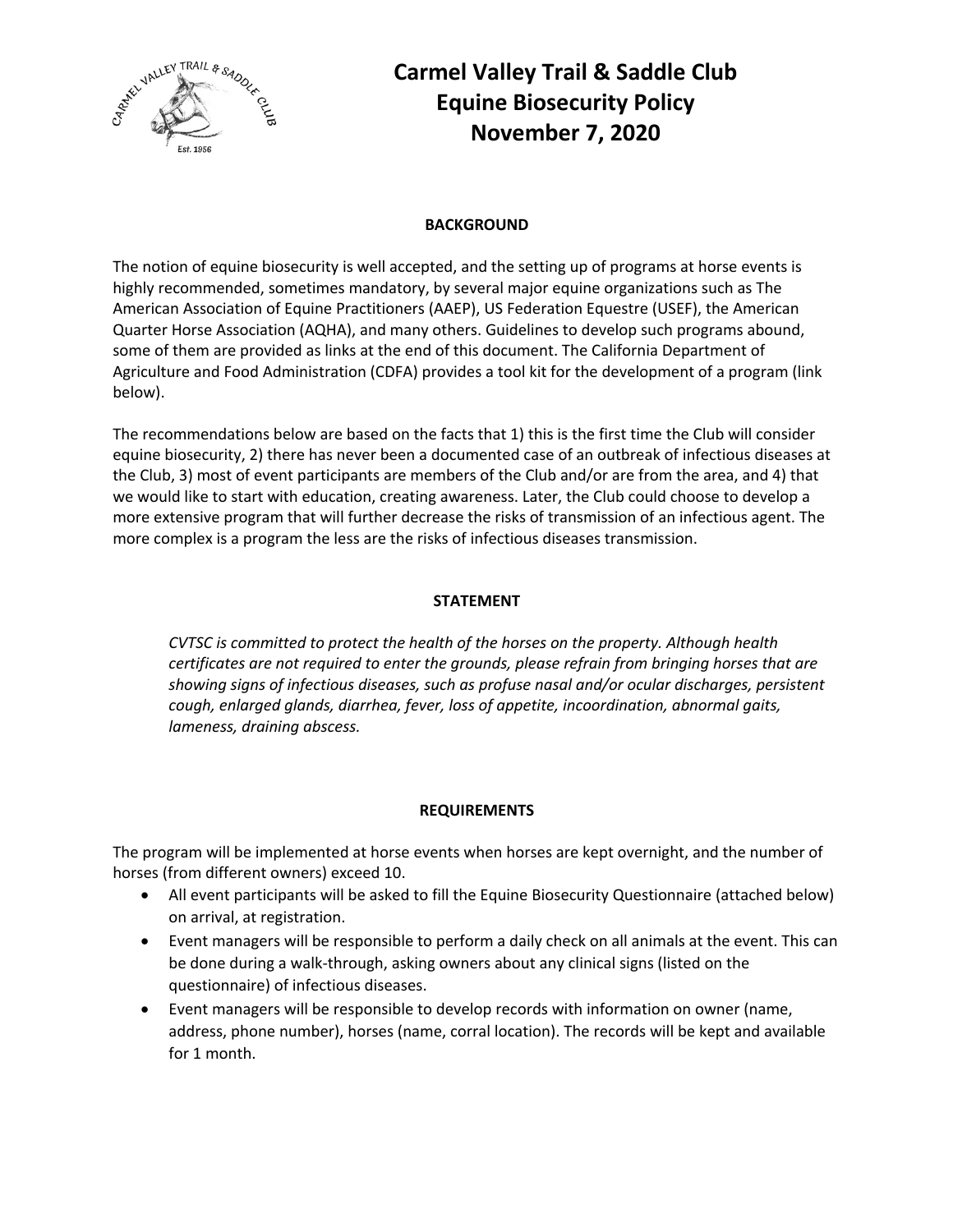#### **IMPLEMENTATION**

In the event of a report of a potential case of infectious disease

- 1. The event manager will request the horse to be confined in its designated stall or corral.
- 2. The event manager will contact the Board of Directors, alerting them to a "potential infectious horse". One available Board member will respond and contact the event manager for details.
- 3. The responding director makes decision to call a veterinarian for further investigation and diagnosis.
- 4. The veterinarian will declare the animal: a) non-infectious, b) suspicious or c) infectious. This initial call and visit will be paid by the Club. All further testings, treatments, etc. are the responsibility of the owner.
- 5. The veterinarian, in communication with representative of the Club, horse owner, and event manager, will develop a plan of action in the case of a suspicious or infectious horse. Potential actions may include: a) owner takes horse home, b) horse is isolated and quarantined at the Club, c) horse is kept in designated corral, but contacts are limited.
- 6. The responding board member will inform the remaining directors and all event participants.

#### **BIOSECURITY KIT**

A biosecurity kit kept in the clubhouse is available and includes:

- 1. List of contact numbers (local veterinarians, Board members)
- 2. Equipment:
	- a. Biohazard plastic bags, disposable coveralls, boot covers and gloves
	- b. Concentrated disinfectant (w/recipe for dilution)
	- c. Measuring cup and hand held spray bottle
	- d. Hand sanitizer and disinfectant wipes
	- e. Buckets, brushes and mucking tools
	- f. Signs and yellow hazard tape
	- g. Thermometer

### **REFERENCES**

- https://www.cdfa.ca.gov/Ahfss/animal\_health/pdfs/Biosecurity\_Toolkit\_Full\_Version.pdf
- https://www.usef.org/forms-pubs/KR7Md0c5tCw/biosecurity-measures-for-horses-at-home
- https://www.albertaequestrian.com/wp-content/uploads/2015/03/2014\_biosecurity\_book.pdf